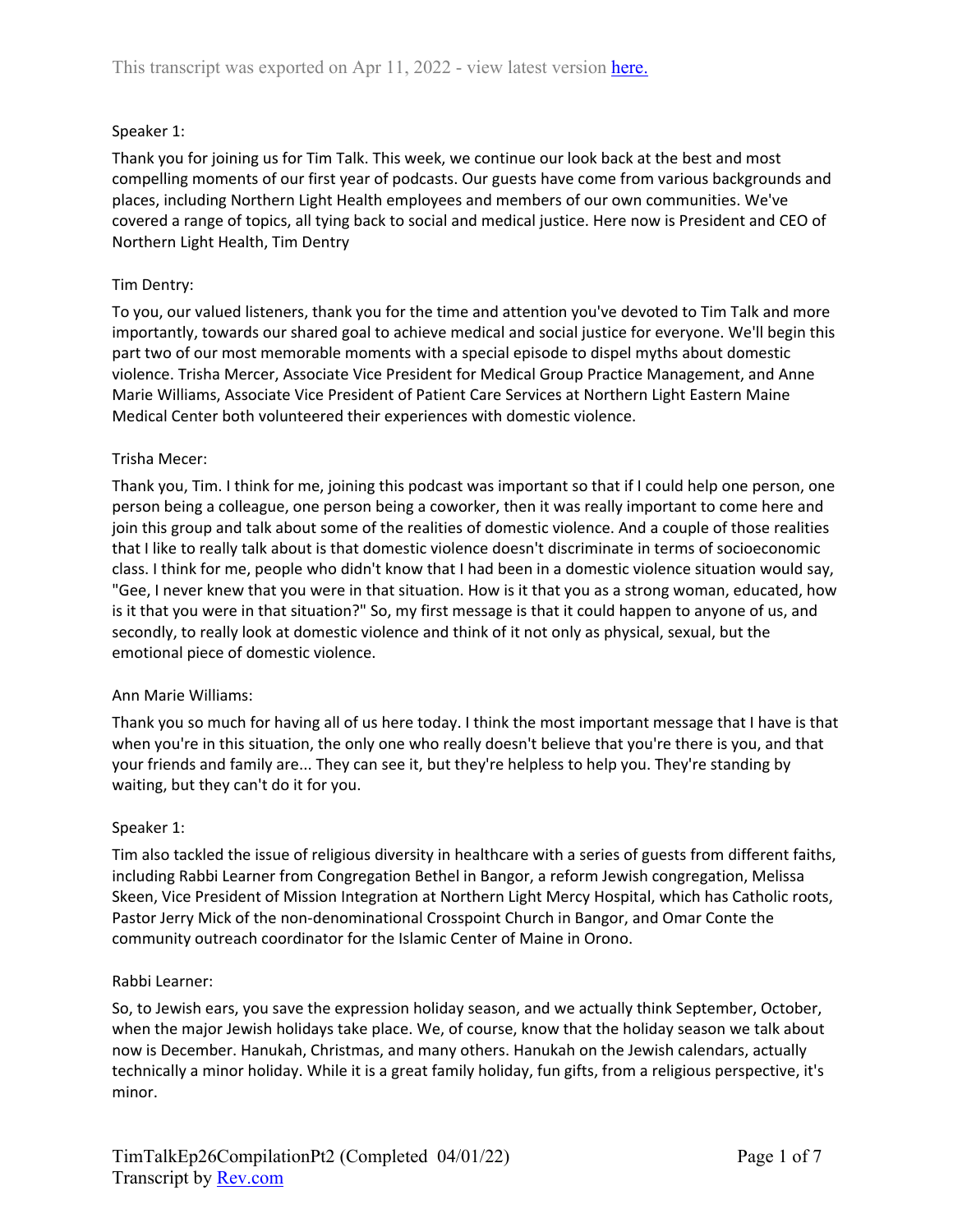## Melissa Sken:

So, beyond our patient's symptoms and their chronic conditions and diagnoses, we want to know them as people. We want to know how their medical conditions impact their life, their families, and their spirits. So, how do we prepare our colleagues to embrace religious diversity and spirituality to ensure that healing and comfort is part of our person-centered care? Does spirituality have a place at Northern Light Health?

### Pastor Jerry Mick:

So, we are really concerned about helping the vulnerable. Really, Tim, one might consider the outcasts of our society that people don't really care about. But we do because we believe that every person is a special creation of God. Every single person, no matter if they live in the penthouse or the outhouse is important because the Bible says that we're created in the image of God. So, that's just one aspect of our ministry.

#### Omar Conte:

We need people to get together and talk with each other, understand one another. Oftentimes, we get this a lot when we do interfaith dialogues with civic groups or other religious faiths, especially with Christianity and Judaism, that people become very surprised to know that we do have a lot in common of these faith traditions and the stories that are so common between us. And when they hear these stories from us, sometimes they're surprised that you also believe this type of stories. Do you believe in Mary? Do you believe in Jesus Christ? May peace be with them, and do you believe in the angel Gabriel? And they become quite surprised that... You can see people up and set up and start to pay attention more because now they're hearing something that is familiar to them as well.

#### Speaker 1:

As black history month approached, Tim's dynamic guest included, longtime civil rights activist, James Varner, who attended the Million Man March in Washington, DC, and listened to Dr. Martin Luther King's I Have a Dream speech.

#### James Varner:

Let us pick up his cross. Let us continue his work, and let us understand this Black Lives Matter movement and the reason why it exists. It is not saying that black people are any better than any other people. It is saying we are the same as human beings, and we deserve to have the same treatment as other human beings regardless of the color of their skin. You know? And it is the opposite of what white privilege is doing, which says that you, as a person being white, you deserve some special treatment. If you're driving in a automobile, you're not stopped because of the color of the skin, but I am stopped because of the color of skin. We just need to be inspired by Dr. King's life and his dream for this country. His dream for this country, where one day... In that speech, he says, "One day we will sit down at the table of justice and little black boys and black girls and white boys and white girls will sit down at the table of justice and love one another and realize that we're all the same."

# Tim Dentry:

Today, we have a very special individual for you to meet. Our guest, and it is my honor to introduce him, is Dr. Clive Calendar, a renowned transplant surgeon and professor at Howard University in Washington, DC.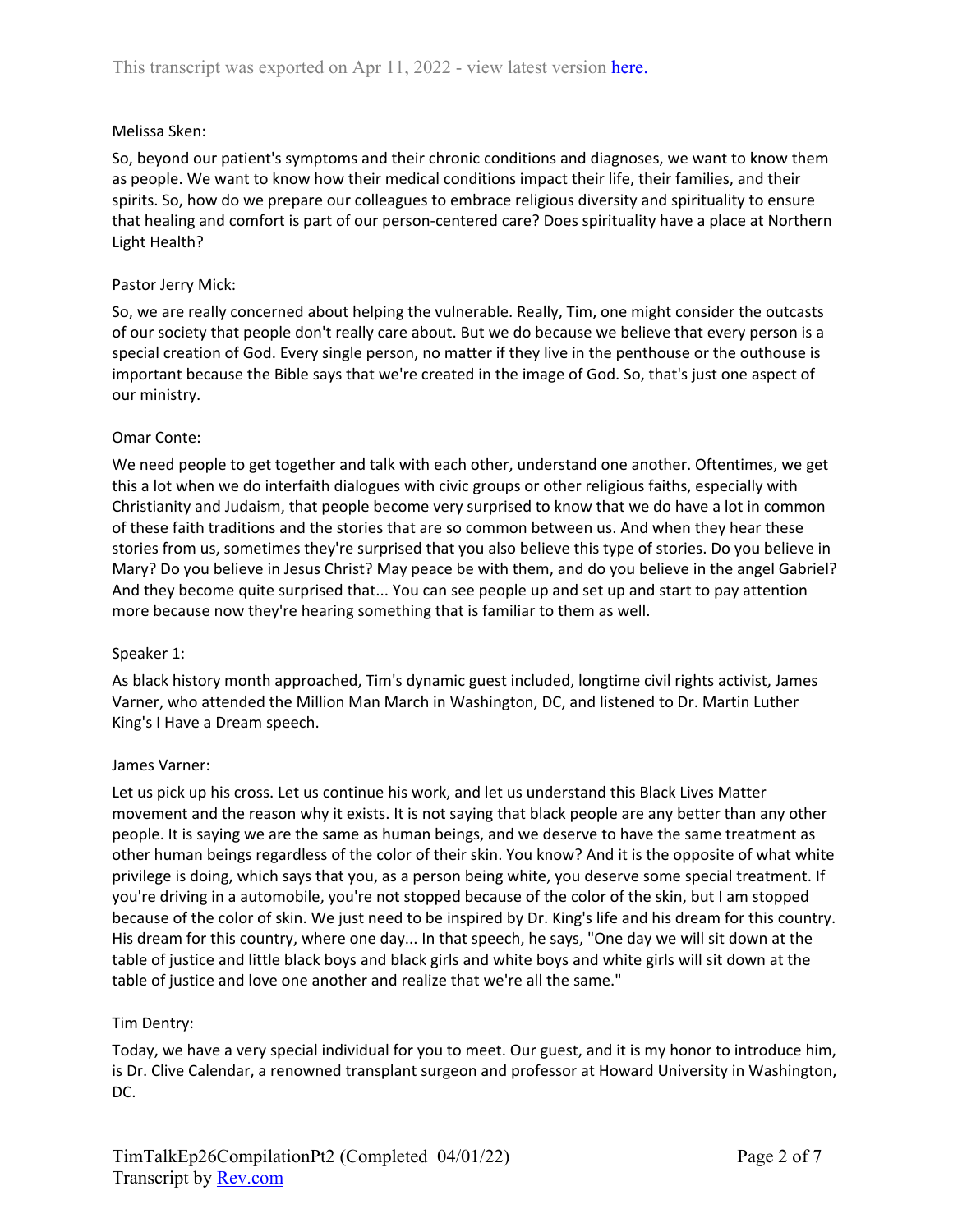# Dr. Clive Calendar:

First, the information that we gathered was not made known to the black community. They weren't unaware of the fact that they were in such great need of transplants. That because of their predilection to hypertension and diabetes, they needed organs more than any other ethnic group in the United States.

### Speaker 1:

In his next series, Tim talked with Dr. Kimberly Whitehead, Vice President, and Chief of Staff at the University of Maine about diversity, equity, and inclusion initiative at Maine's flagship university.

## Dr. Kimberly Whitehead:

We have a four-point charge. The first part is to look at structural impediments to diversity, equity, and inclusion. So, what are the areas of systemic racism and other structural impediments to DEI at U Maine and U Maine Machias? Our second part of our charge was to look at visions and operations integration. So, what are the major university planning documents and processes, including our strategic visions and values framework, our define tomorrow initiatives? Are they sufficiently focused on the values of diversity, equity, and inclusion? Also, looking at data and measurement. What data should the university be collecting and reviewing to guide our work?

## Speaker 1:

The next episode featured a compelling history lesson by Dr. James Fullwood about racism and segregation in the medical profession.

#### Dr. James Fullwood:

It was probably, I would say, about seven years ago, I started traveling to Nigeria specifically three, four times a year. And my perception of what healthcare should be was very siloed because of my experience here in the United States. That's all I had really seen outside of visiting other countries. But spending time in West Africa, it afforded me the opportunity to learn the history, understand how their systems of healthcare developed, and that made me begin to think about our own development of our healthcare system in the United States. Because how we look back on our history, it determines how we engage our present. The West African or rather the Nigerian healthcare entity was specifically built to benefit the crown in Britain. It was a colony much like the United States was colonized to benefit the crown in Britain. And it was the first true development of what we call a work health system

#### Speaker 1:

In a series of podcasts focused on Native American culture, Tim's guests discussed perceptions of Western medicine by Native American cultures and discussed initiatives to create culturally informed treatment models for Native American communities in Maine.

#### Tim Dentry:

Our guest today is Pam Hand, a Northern Light Health employee in information systems infrastructure administration and billing. And for today's discussion., very importantly, she is Yanktonai Dakota, and a tribal member of Crow Creek Reservation, South Dakota, which is part of the [Oshati Shuckoween 00:11:03], which is the Council of Seven Fires. Generally referred to as a Sioux nation. Pam, it's a distinct pleasure that I have right now to have you on our show.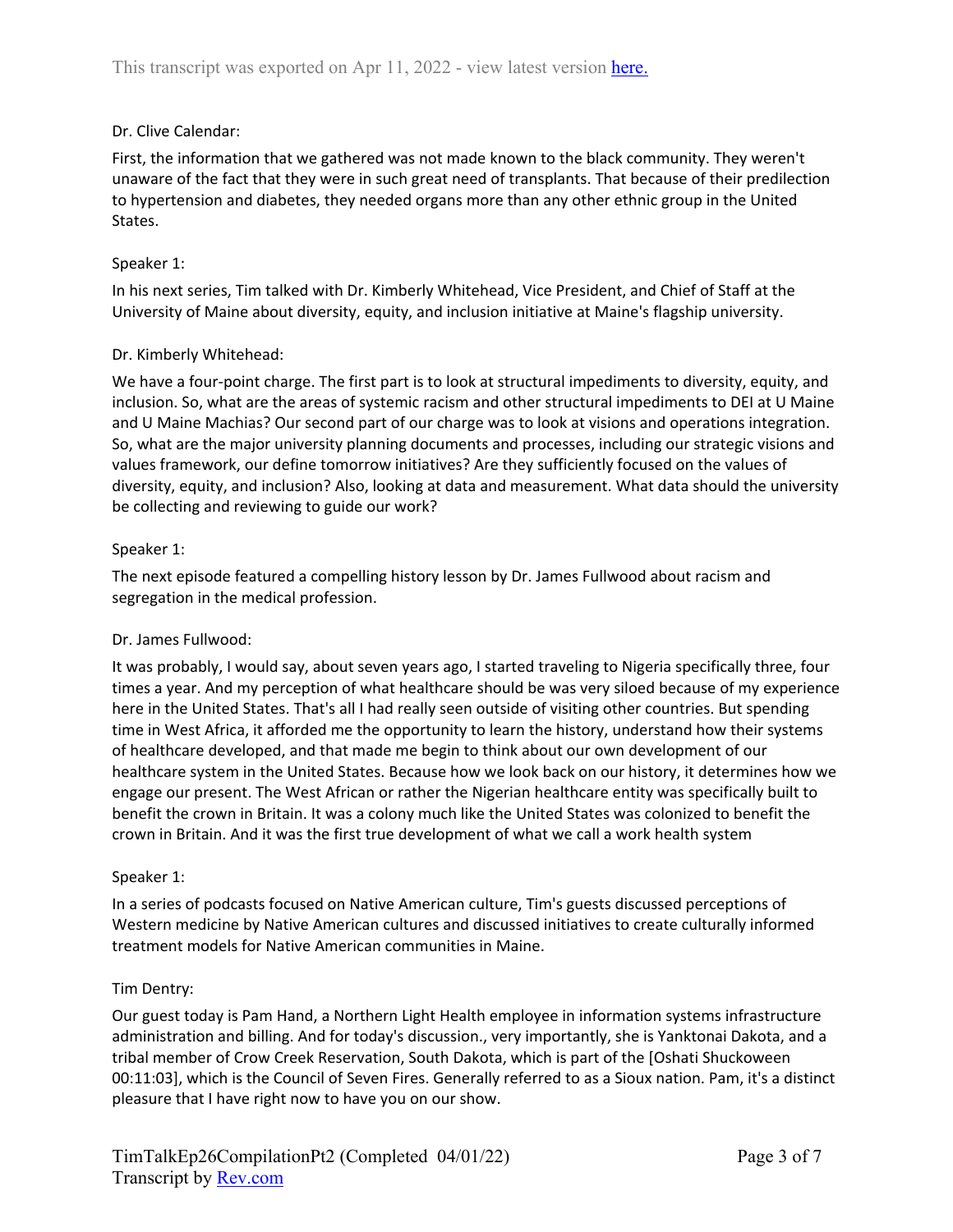## Pam Hand:

Thank you for having me, Tim. It's a pleasure to be here. Starting off, I think it's important to explain a little bit about the concept of Native American spirituality. In many Native American languages, there is no word for religion because spiritual practices are a part of everyday life, part of our daily life. They are necessary for the harmony and balance or wellness of the individual, the family, the clan, and the community. Healing and worship are considered one in the same. Although spirituality has played an essential part of healing for most of mankind, modern medicine has embraced a Western view of the human body where wellness is more of an engineering problem and the body is the sum of discreet parts rather than a complex whole. This might be accepted as the norm today, but it's in complete contrast to the Native American tradition where the spirit is connected to healing. Neither approach is wholly sufficient in modern times, and many Native American groups have adopted their healing beliefs and practices to work in tandem with modern medicine and technology through integration.

#### Tim Dentry:

With me today is Dr. Benjamin Worth a family medicine provider at the Penobscot Nation's Indian Island Health Center, where he has been since 2010. In addition to family medicine, he has a specialty in medication-assisted treatment for opioid use disorder. Dr. Worth is part of the Northern Light Family Residency Program. He has lived in Maine for most of the last 25 years, but grew up in Minnesota and is a member of the Winnebago tribe. He is one of the driving forces behind [Maqui 00:13:16], Dr. Worth, welcome.

#### Dr. Benjamin Worth:

Thank you, Tim.

#### Tim Dentry:

Also joining me is Dr. Lewis Mehl-Madrona, who practices both family medicine and psychiatry, and is a nationally recognized expert on narrative medicine and has co-authored papers on the role of culture and treating patients of Inuit and First Nation populations in Canada. He is also of Native American descent, as his mother is Cherokee and his father is of the Lakota tribe. We are fortunate to have him at Northern Light Family Medicine residency as well. Dr. Mehl-Madrona, welcome

#### Dr. Benjamin Worth:

Maqui, we actually did an assessment basically at all of the different tribal clinics. There's the Penobscot Nation. That's where I work. There's the two Passamaquoddy tribes at Indian Township and in Pleasant Point, and then the Mi<sup>n</sup>kmaq up in Presque Isle, and then the Maliseet in Houlton. One thing I noticed that after each visit that we did, I noticed that there was sweet grass present in every... every time we sat together, and that's where the idea of braiding all of these initiatives, all these efforts together into one braid really came from.

#### Dr. Lewis-Mehl:

And I think it gets that culture as medicine, which is a phrase that circulates in Indian country. And so, healthcare that incorporates culture is more effective and more accepted than healthcare that ignores culture. So, having sweet grass in the room, in many contexts, smudging is a part of healthcare. Having elders involved is a part of healthcare. Incorporating language. I consult to the Wabanaki health and wellness MAT program, and one of the most popular groups for their MAT patients is beading group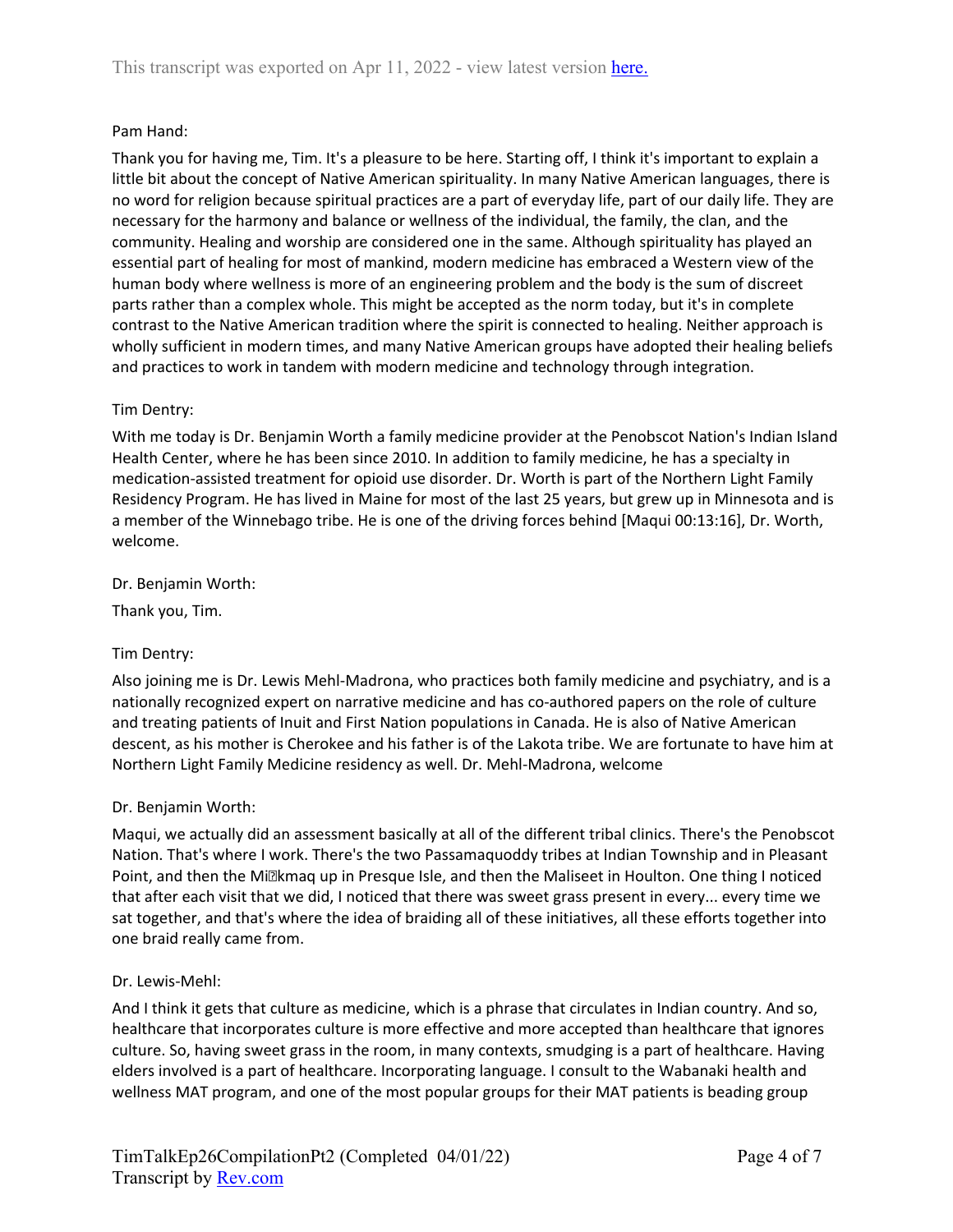because everyone wants to bead. And it's amazing what people talk about while they're doing things with their hands. So, that's just a small example of bringing culture into medicine. So, I think that's what makes it just is when it's not divorced from the people, but it grows out of the people.

## Speaker 1:

The nation has experienced an unsettling surge of tragic violence directed toward the Asian community due to the COVID-19 pandemic. Not only did Northern Light Health condemn the violence, but Tim wanted to open a dialogue with members of our Northern Light Health community of Asian heritage. Thailand-born, Omm Stilwell, a psychiatric clinician at Northern Light Health Acadia Hospital, and John [Pascool 00:16:06], or Mack as he goes by, is a registered nurse in the critical care unit at Northern Light Eastern Maine medical center, who hails from the Philippines.

## Dr. Omm Stilwell:

I would say that there's been a number of people that would frequently ask me, "Where are you from?" And if I told them from Southern Maine or when I was living in Bangor, Bangor, they would say, "But yes, where are you from really?" with the implication that someone who looks the way I do is not actually local. And in many ways, I truly am.

## Tim Dentry:

So, here's a question. As a nurse, you've experienced some cultural differences in caring for patients. For example, at end of life, you shared that story with me. So, can you share that experience with our listeners?

#### John Pascool:

We cater most of the comfort patients in the hospital. Having comfort care is like taking care of patient through their end of life. You help them pass away. So, one time I had this... I was new. Maybe two months new. I had a comfort patient. That was my first patient. And it was very tough for me to handle the patient. It's very uncomfortable to give the medications for the patient. Because as a Filipino nurse, our goal was to heal people, to get them better, to make sure they go back to their families. They say we never say die. We keep fighting till the end. That was very tough for me.

#### Speaker 1:

As the year came to a close, Tim renewed the focus on medical justice for underserved communities, as it relates to the COVID-19 pandemic. His guest was Leanna [Ammaz 00:17:47], the manager of diversity, equity, and inclusion at the Maine Department of Health and Human Services.

#### Lanna Ammaz:

The data does tell us, however, is that social determinants of health matter, and that social determinants of health are really important indicators for health outcomes. And health outcomes, when it comes to COVID-19, were not proportionate to the population's diversity that we know in Maine. What we saw early in the pandemic was wildly disproportionate rates of COVID-19 and BIPOC communities, and the state's role has been pretty simply to match. Just to match folks, to match community-based organizations to providers who are willing to bring vaccine to communities in a space that makes sense for them and alongside trusted leaders in those communities.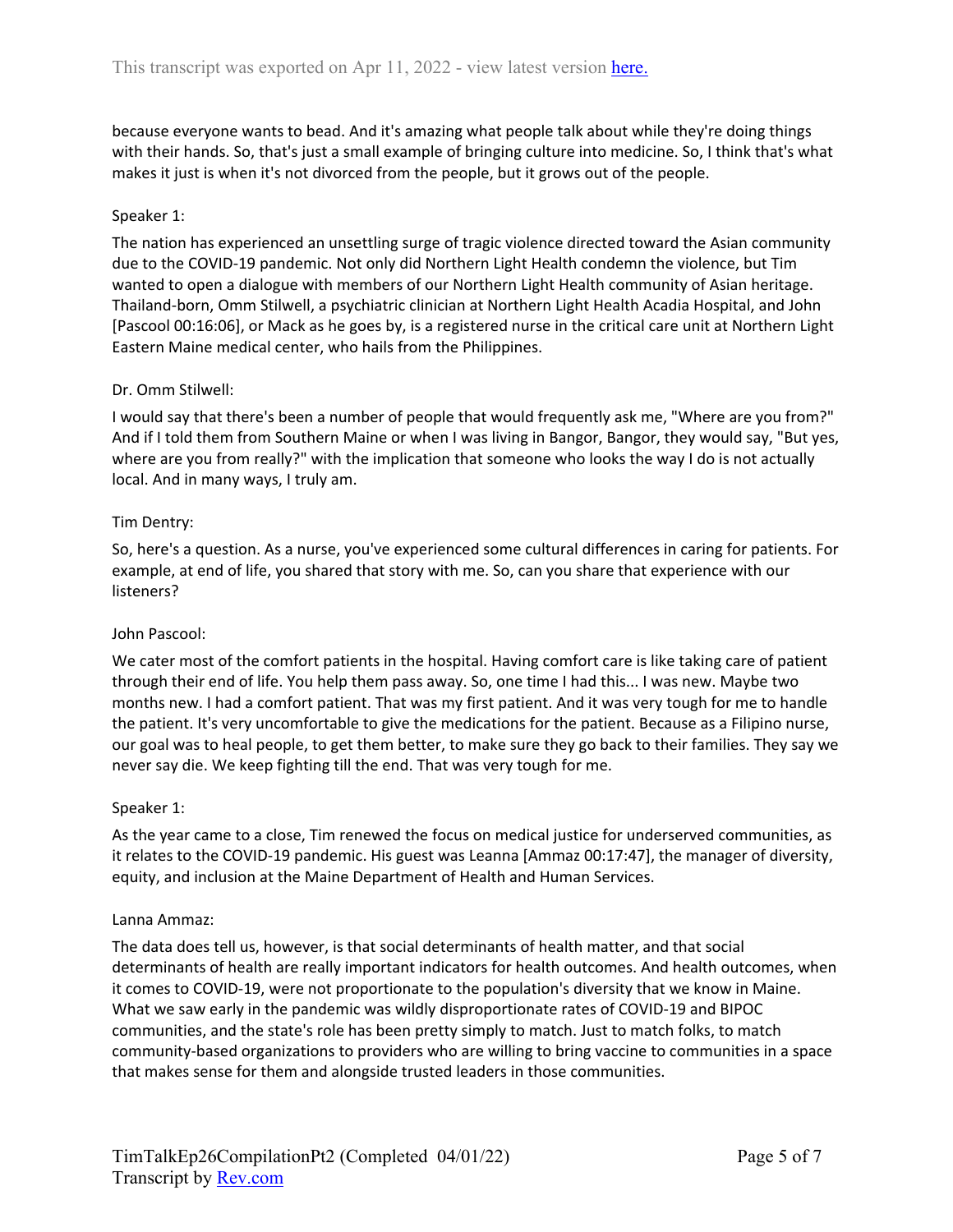## Lanna Ammaz:

And it's been pretty remarkable to see and hear from communities who've hosted these both and to hear from providers who've been a part of that. And the community hosts will tell you, "I talked to someone who said there's no way they would've gone anywhere else." It had to come locally. It had to come to their town, to their church, to their mosque, to their community center, for it to make sense for their family and for providers to see that and see just how effective they can be in administering healthcare. That locally, I think has... I hope is a lasting effect.

## Speaker 1:

Mara Hassan, Northern Light Health Director of Diversity, Equity, and Inclusion wrapped up season one. She focused on her job with DEI and a major policy change that she is helping to implement at Northern Light Health.

## Tim Dentry:

So, in addition to all of the excellent work you're doing with education and awareness, and I really appreciate that, and I know that a lot of our staff have participated in that. We also have an exciting provider anti-discrimination policy. Let me pause on that for our listeners and give a bit of background.

## Tim Dentry:

So, when we started this whole journey for diversity, equity, and inclusion, I started with multiple forums of listening sessions. And it would be people that joined our team within the last however many years, or different geographic areas, different backgrounds. All sorts of diversity of people that I listened to. And that was one of the examples that I heard loud and clear from our staff was that a lot of times they were treated with less than respect by the patients and families they're caring for, and to the point where they would expect to have a different caregiver just because of their heritage, religious background, ethnic background, color, et cetera.

#### Mara Hassan:

You know, and you're absolutely right, Tim. It was clear that we really needed a core belief embedded system-wide and a system-wide policy. And this great work was done to create the policy. It was reviewed by our legal team. And then Dr. [Marvaha 00:20:55], our chief quality officer, and I worked together to continue to make improvements to it before it was finally approved by our DEI council.

#### Mara Hassan:

We've had system-wide training for all our leaders who were rolling it out to their staff members. We explained the rights patients have and do not have, which includes disrespecting the rights of other patients, families, and staff. We do not accept requests for substitution of care from providers or workforce members, as you described, based on social identity characteristics of race and national origin, gender identity, disability, age, or sexual orientation. We understand that discriminatory statements often come from a place of fear and lived experiences, but it does not make them acceptable, of course. We have a zero-tolerance policy that we are committed to as an organization, and we make it clear that discrimination and prejudice have no place here. Policies such as this one are truly an important part of our culture of caring and caring for one another.

# Tim Dentry: